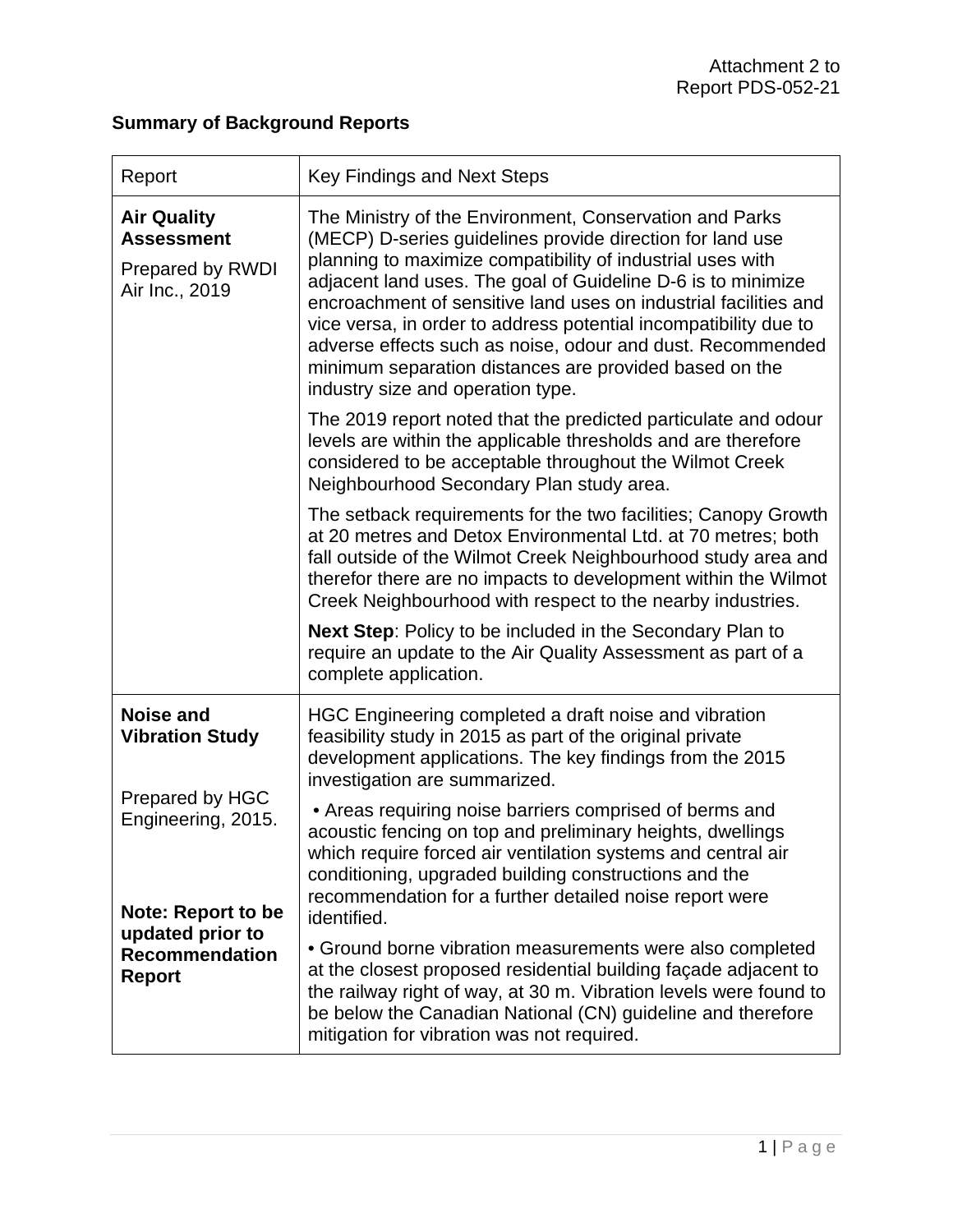|                                                                                     | • The site visits in 2015 concluded that the surrounding existing<br>commercial/industrial uses were not considered to be a<br>significant source for noise or vibration.                                                                                                           |
|-------------------------------------------------------------------------------------|-------------------------------------------------------------------------------------------------------------------------------------------------------------------------------------------------------------------------------------------------------------------------------------|
|                                                                                     | • Road traffic data was obtained from the Ministry of<br>Transportation (MTO) and rail traffic from CN railway in 2015.<br>Current and/or projected data will need to be obtained from<br>MTO and CN Railway.                                                                       |
|                                                                                     | <b>Next Step:</b> The Noise and Vibration Study Update will be<br>prepared based on the recommended Land Use Plan for the<br>Secondary Plan Area.                                                                                                                                   |
| Archaeological<br><b>Assessment</b>                                                 | Previous background work had identified elevated potential for<br>the recovery of archaeologically significant materials within the                                                                                                                                                 |
| Prepared by<br>Archeoworks Inc.                                                     | study area. As the study area consisted of a ploughed<br>agricultural field, it was subjected to a pedestrian survey at<br>five-metre transects. No archaeological material was<br>encountered during the pedestrian survey.                                                        |
|                                                                                     | In consideration of the study area testing negative for<br>archaeological resources during the Stage 1-2 AA, the report<br>concluded that the study area is considered free of<br>archaeological concern. No further work is recommended.                                           |
| Hydrogeological<br><b>Investigation and</b><br><b>Water Balance</b><br><b>Study</b> | The purpose of the investigation is to provide information<br>regarding the requirements for groundwater control for the<br>development, both during the construction phase and following<br>construction.                                                                          |
|                                                                                     |                                                                                                                                                                                                                                                                                     |
| Prepared by<br>Terraprobe Inc.                                                      | Based on the results of the investigation, the following<br>conclusions and recommendations are provided:                                                                                                                                                                           |
|                                                                                     | The Site is mostly underlain by a surficial layer of<br>$\bullet$<br>topsoil, underlain by undisturbed native soils of sandy<br>silt to silty sand and clay and silt extending to the full<br>depth of investigation. Exceptions were observed at<br>borehole location BH4 and BH9. |
|                                                                                     | The groundwater level generally fluctuates seasonally at<br>$\bullet$<br>the Site. The groundwater flow at the Site is towards the<br>south on the majority of the site with the eastern edge of<br>the Site flowing towards the east.                                              |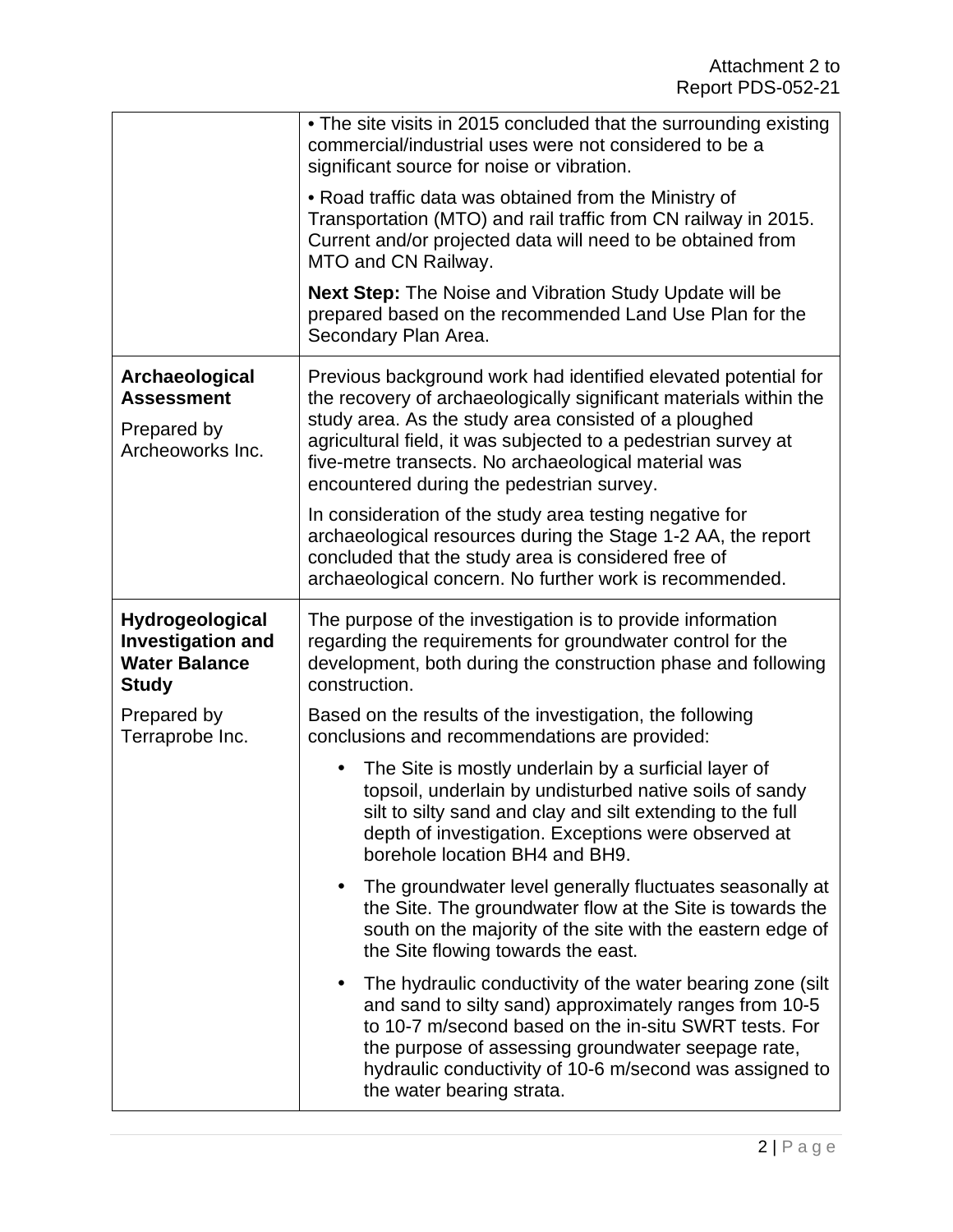|                                                                                                                         | The total ground water recharge component for the area<br>$\bullet$<br>is estimated as 140 mm/a with 563 mm/a of<br>evapotranspiration, and 140 mm/a of runoff. The<br>infiltration volumes over the pre-developed site were<br>calculated as 13,080 m3. These calculations are based<br>on a total pre-development area of approximately<br>333,673 m2 (33 ha).<br>The recommendations provided in the report will be utilized in<br>the detailed design stage of the development.                                                                                                                                                                                                                       |
|-------------------------------------------------------------------------------------------------------------------------|-----------------------------------------------------------------------------------------------------------------------------------------------------------------------------------------------------------------------------------------------------------------------------------------------------------------------------------------------------------------------------------------------------------------------------------------------------------------------------------------------------------------------------------------------------------------------------------------------------------------------------------------------------------------------------------------------------------|
| Geotechnical<br>Investigation<br>Prepared by<br>Terraprobe Inc.                                                         | The geotechnical investigation provided recommendations for<br>house foundations on native soil and engineered fill, foundation<br>installation, basement floor slab, earth pressure design<br>parameters, basement drainage, pavement design and<br>drainage, pipe bedding, backfill, and excavations.<br>The recommendations provided in the report will be utilized in<br>the detailed design stage and construction of residential<br>dwellings and the road system.                                                                                                                                                                                                                                  |
| <b>Traffic Impact</b><br><b>Study - Existing</b><br><b>Conditions</b><br><b>Assessment</b><br>Prepared by GHD.,<br>2019 | The purpose of the Traffic Impact Study – Existing Conditions<br>Assessment was to assess the existing conditions, to<br>determine the traffic volumes anticipated to be generated by<br>the proposed development during the critical weekday am and<br>weekday pm peak periods; to assess the impact of this traffic<br>on the nearby roadways; and if needed, to recommend<br>improvements to accommodate the projected traffic.                                                                                                                                                                                                                                                                        |
| <b>Note: Report to be</b><br>updated prior to<br><b>Recommendation</b><br><b>Report</b>                                 | The existing Road network that was assessed includes<br>Highway 401 interchange at Bennett Road<br><b>Bennett Road</b><br>Lake Road/South Service Road<br><b>Wilmot Creek Drive</b><br>Under existing conditions, the study area intersections are<br>currently operating with acceptable levels of service and delays<br>with minimal queuing. The analysis of the a.m. and p.m. peak<br>hours confirm that there is reserve capacity available within the<br>existing road network to accommodate additional future<br>development.<br>Next Step: The Traffic study will be updated to assess the<br>proposed traffic conditions based on the recommended Land<br>Use Plan for the Secondary Plan Area. |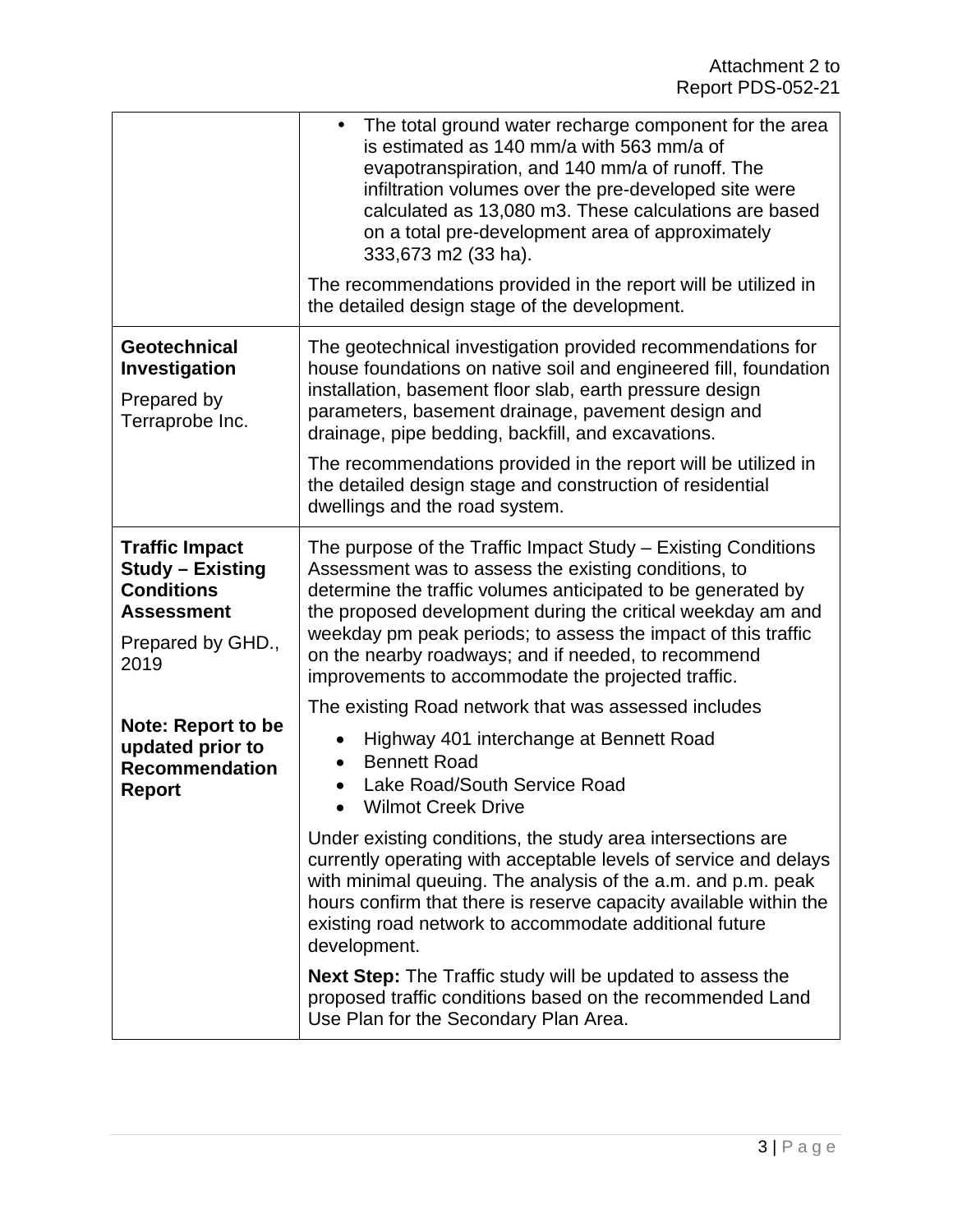| <b>Existing</b><br><b>Environmental and</b><br>Geomorphological<br><b>Conditions</b> | The Existing Conditions report describes the extent and quality<br>of natural heritage features on, and surrounding, the Wilmot<br>Creek Neighbourhood Secondary Plan area.                                                                                                                                                                                                                                                     |
|--------------------------------------------------------------------------------------|---------------------------------------------------------------------------------------------------------------------------------------------------------------------------------------------------------------------------------------------------------------------------------------------------------------------------------------------------------------------------------------------------------------------------------|
| <b>Report</b><br>Prepared by<br>Savanta, 2019 with<br><b>GEOMorphix</b>              | The extent and quality of the natural heritage features on the<br>subject lands have been influenced by historic agricultural<br>activities, past disturbances, and the presence of the Hwy 401<br>and Canadian National Rail corridor. The primary future                                                                                                                                                                      |
|                                                                                      | development constraint will involve the maintenance of the<br>Rickard Creek watercourse, the associated riparian/wetland<br>corridor and vegetation protection zones.                                                                                                                                                                                                                                                           |
|                                                                                      | Note: Features identified for protection in this report have been<br>identified as Environmental Protection Area on the Land Use<br>Plan. Policies have been included in the Secondary Plan to<br>protect these features. As well, and Environmental Impact<br>Study will be required as part of a complete application.                                                                                                        |
|                                                                                      | A fluvial geomorphological assessment of the two tributaries<br>within the subject lands was completed. This assessment<br>included a background review, reach delineation, rapid<br>geomorphic assessments, a detailed geomorphic assessment<br>of the most sensitive reach within Rickard Creek, erosion<br>threshold modelling in support of the SWM plan, and<br>determination of meander belt widths for both tributaries. |
|                                                                                      | A detailed geomorphic assessment was completed for portions<br>of the Rickard Creek to inform erosion threshold modelling.<br>The erosion threshold values for the bank materials are the<br>most conservative and should be used as the ultimate<br>threshold values. The critical discharge value is 0.254 m3/s.                                                                                                              |
|                                                                                      | Meander belt width values were empirically modelled as<br>reaches had been previously modified and there were no<br>measurable meanders Based on historical aerial photographs<br>and field observations. Meander belt width values for the<br>Rickard Creek varied between 15.0 and 19.0 m.                                                                                                                                    |
|                                                                                      | <b>Next Step:</b> Information provided in this report will be used to<br>inform the Stormwater Management Plan to be prepared in<br>support of the Secondary Plan.                                                                                                                                                                                                                                                              |
| <b>Water and</b><br>Wastewater<br><b>Servicing Report</b>                            | The purpose of the Water and Wastewater Servicing,<br>Floodplain Analysis and Stormwater Management Report<br>(FSSR) is to:                                                                                                                                                                                                                                                                                                     |
| <b>Floodplain</b><br><b>Analysis and</b>                                             | • Demonstrate that the proposed development can be graded<br>and serviced in accordance with the Agency standards:                                                                                                                                                                                                                                                                                                              |
| <b>Stormwater</b><br><b>Management Plan</b>                                          | • Delineate the existing Regulatory Floodplain on the site; and                                                                                                                                                                                                                                                                                                                                                                 |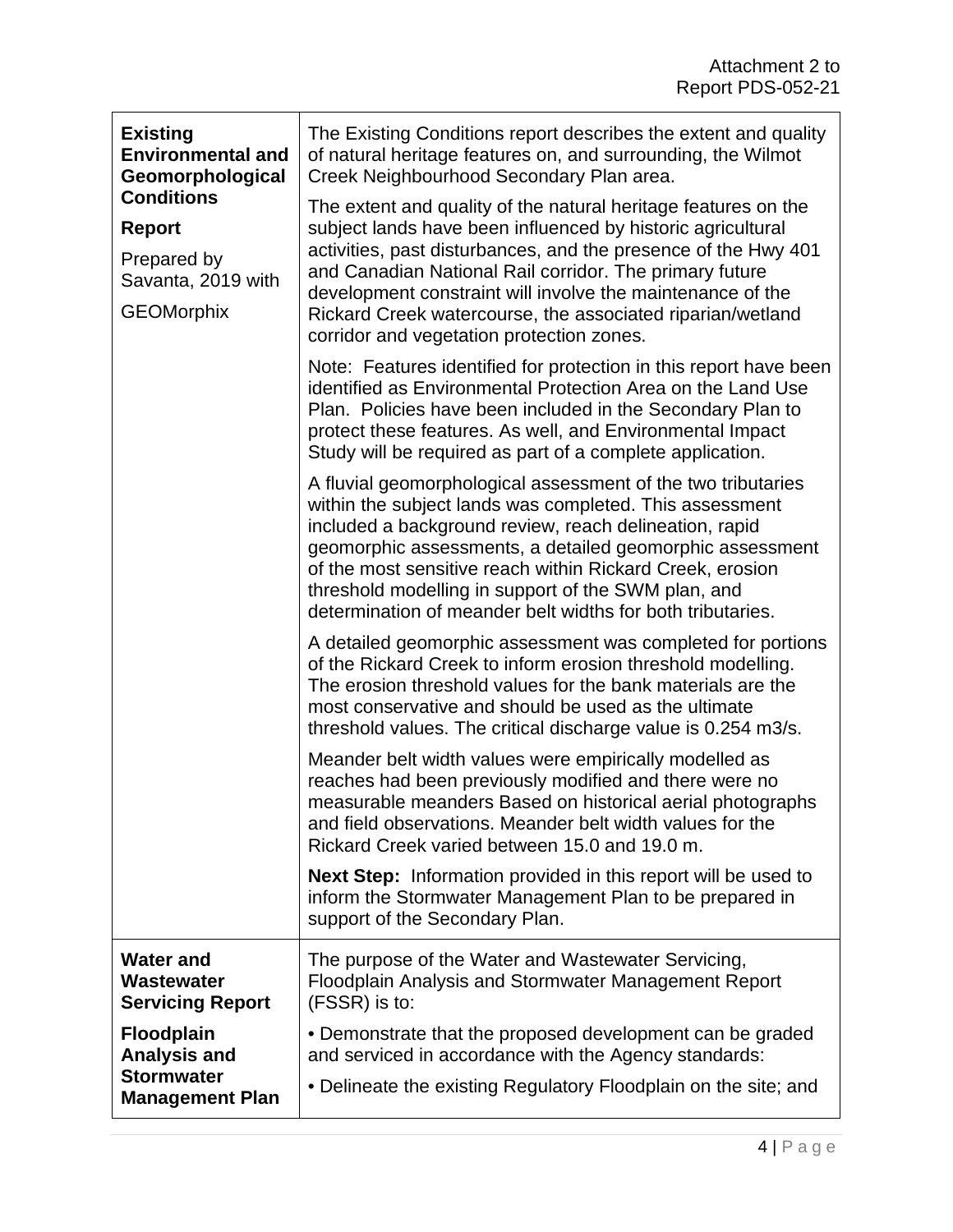| Prepared by SCS<br>Consulting.                                                           | • Confirm the stormwater management criteria and preliminary<br>stormwater management options.                                                                                                                                                                                                                                    |
|------------------------------------------------------------------------------------------|-----------------------------------------------------------------------------------------------------------------------------------------------------------------------------------------------------------------------------------------------------------------------------------------------------------------------------------|
| <b>Note: Reports to</b><br>be updated prior to<br><b>Recommendation</b><br><b>Report</b> | Existing Sanitary Servicing - The Secondary Plan Area is not<br>currently serviced however there are two sanitary sewers in the<br>area that can take flows from the Secondary Plan area:                                                                                                                                         |
|                                                                                          | an existing 250 mm diameter sanitary sewer is located<br>$\bullet$<br>on the 65easement/future Lake Road at Bennett Road<br>near the northwest corner of the site that conveys flows<br>west to the Bowmanville Water Pollution Control Plan                                                                                      |
|                                                                                          | an existing 300 mm diameter sanitary sewer is located<br>$\bullet$<br>south of the CN Railway on Port Darlington Road.                                                                                                                                                                                                            |
|                                                                                          | A sanitary sewer pumping station will be required to convey<br>flows to these existing services.                                                                                                                                                                                                                                  |
|                                                                                          | Existing Water Servicing - The Secondary Plan Area is not<br>currently serviced however there are watermains in the area<br>that can service the Secondary Plan area including:                                                                                                                                                   |
|                                                                                          | an existing 400 mm diameter watermain located on the<br>$\bullet$<br>easement/future Lake Road at Bennett Road near the<br>northwest corner of the Study Area that is connected to<br>the Bowmanville Water Distribution System.                                                                                                  |
|                                                                                          | An existing 300 mm diameter watermain on Bennett<br>Road that connects to a 300 mm diameter watermain<br>from Port Darlington Road to the existing 400 mm<br>diameter watermain at Lake Road.                                                                                                                                     |
|                                                                                          | Existing Storm Drainage - The western portion of the study<br>area generally sheet drains from north to south toward a low<br>point approximately 225 m east of Bennett Road at the CN<br>Railway. The central portion of the study area drains to the<br>Rickard Creek (east of Bennett Road)                                    |
|                                                                                          | Floodplain Analysis - Rickard Creek traverses the central<br>portion of the site and is located east of Wilmot Creek Drive.<br>An upstream external drainage area, from land north of and<br>including Highway 401, drains to the Rickard Creek. The total<br>upstream drainage area to Rickard Creek is approximately 129<br>ha. |
|                                                                                          | The peak runoff rate generated by greater of the 100 year or<br>the Regional Storm (Hurricane Hazel) will be defined as the<br>Regulatory flow rate for the purpose of the Regulatory<br>floodplain mapping. The results of the hydrology modelling<br>show that the Regional storm event (Hurricane Hazel)                       |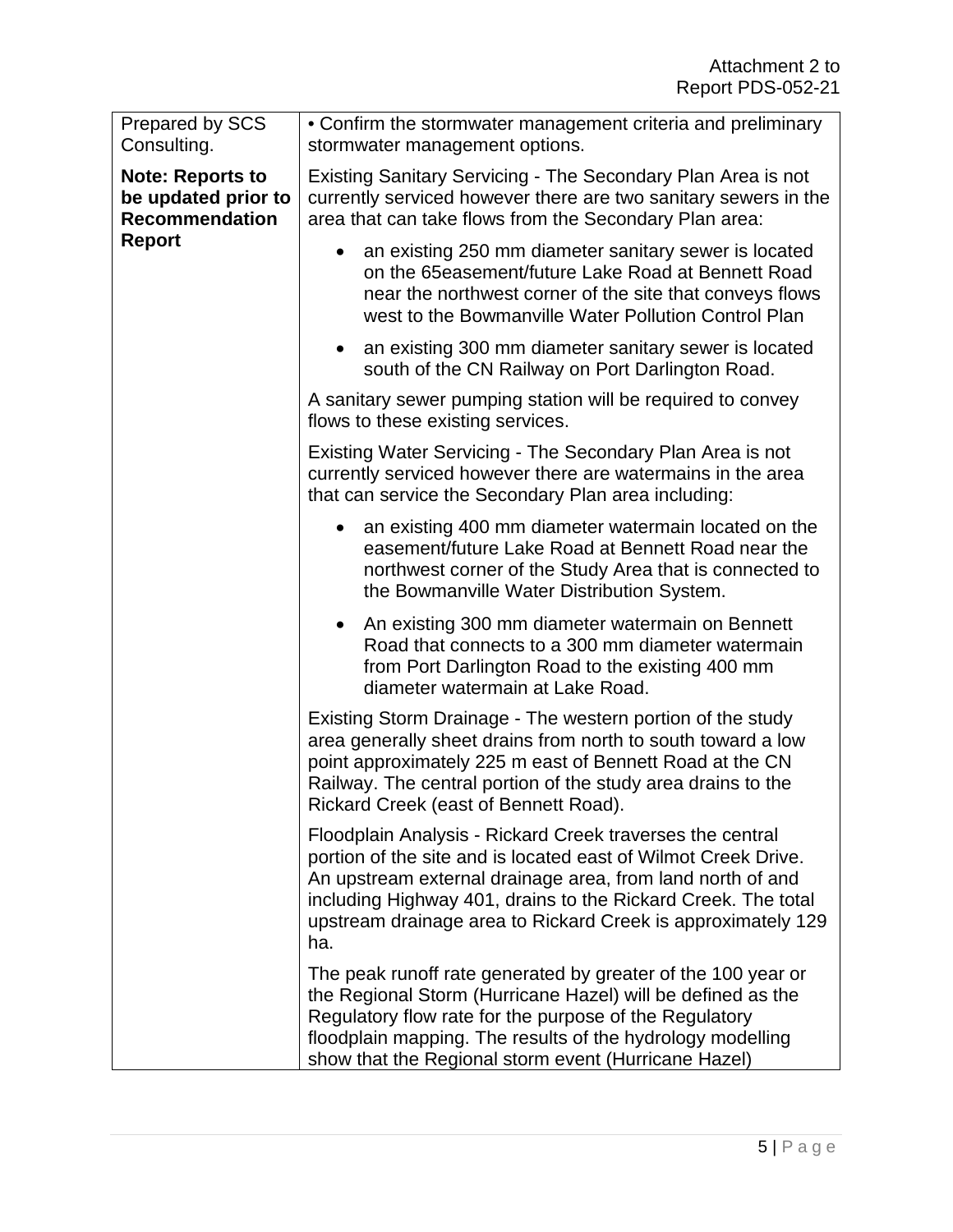|                                                                                          | produces the largest peak flow rate and will therefor be used to<br>define the regulatory flood plain mapping.                                                                                                                                                                                                                                                                                                                                 |
|------------------------------------------------------------------------------------------|------------------------------------------------------------------------------------------------------------------------------------------------------------------------------------------------------------------------------------------------------------------------------------------------------------------------------------------------------------------------------------------------------------------------------------------------|
|                                                                                          | Using the provided information, a regulatory floodline was<br>mapped and will assist with determining the development limits<br>for the Secondary Plan Area.                                                                                                                                                                                                                                                                                   |
|                                                                                          | Stormwater Management - The ideal location for the<br>stormwater management pond is in the mid-south portion of<br>the Hydro Corridor, as this is the low point in the topography. A<br>suitable outlet will be required and may involve installation of a<br>new culvert under the railway and either piping or channelling<br>south to combine with the outlet channel from the existing<br>stormwater management pond south of the railway. |
|                                                                                          | <b>Next Steps:</b> A water servicing capacity analysis will be<br>completed to confirm the water servicing requirements for the<br>Secondary Plan. A Functional Servicing Report (Sanitary and<br>Water) and a Preliminary Stormwater Management Plan will be<br>prepared in support of the Secondary Plan. Policies will be<br>included in the Secondary Plan to require the detailed design<br>reports as part of a complete application.    |
| <b>Active</b><br><b>Transportation</b><br><b>Analysis</b><br>Prepared by thtinc,<br>2019 | The Active Transportation Analysis focused on a review of<br>existing and planned pedestrian/cycle trail systems adjacent to<br>and connecting to the Wilmot Creek Neighbourhood Secondary<br>Plan area and identified opportunities for providing enhanced<br>or new linkages.                                                                                                                                                                |
|                                                                                          | The Active Transportation Plan includes recommendations for:                                                                                                                                                                                                                                                                                                                                                                                   |
|                                                                                          | • Designing safe and direct routes for pedestrian travel to<br>walkable nodes such as community facilities, transit terminals<br>and commercial areas;                                                                                                                                                                                                                                                                                         |
|                                                                                          | • Designing Active Transportation networks that incorporate<br>trails with natural features, open spaces, parks and integrates<br>with the planned road system;                                                                                                                                                                                                                                                                                |
|                                                                                          | • Ensuring that all roadways are designed with Complete Street<br>principles that provide sidewalks and street trees on both sides<br>of arterial and collector road rights-of-way;                                                                                                                                                                                                                                                            |
|                                                                                          | • Integrating pedestrian and cycle networks with adjacent trail<br>systems and provide connections across key physical barriers<br>such as railways; and,                                                                                                                                                                                                                                                                                      |
|                                                                                          | • Providing direct and continuous collector streets for transit<br>accessibility and efficiency of service.                                                                                                                                                                                                                                                                                                                                    |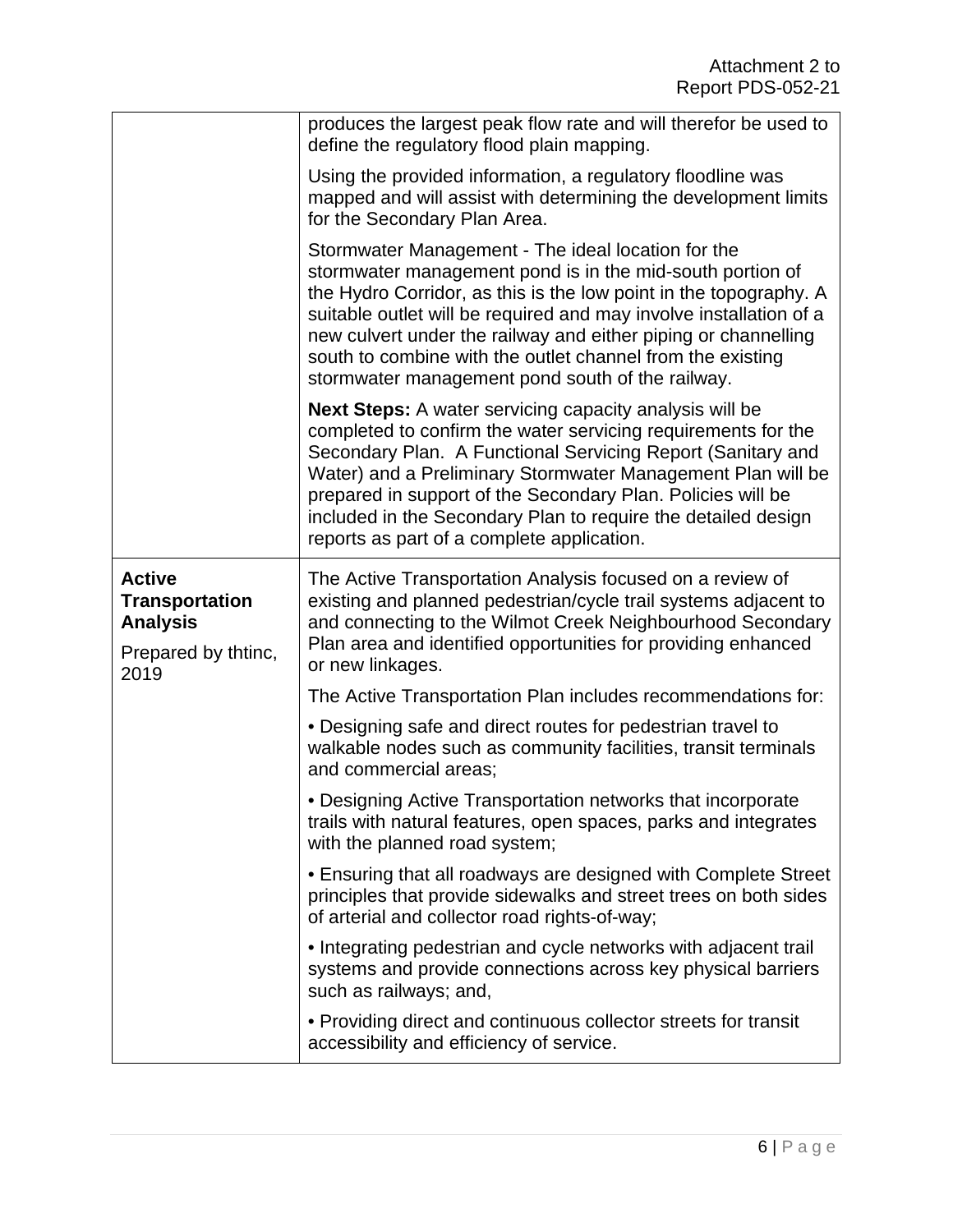| <b>Sustainability</b><br><b>Background</b><br><b>Report</b><br>Prepared by<br>urbanEquation,<br>2019 | The Background Report provides an overview of policies and<br>recommendations for green development principles for the<br>community that have been set forth through a review of<br>existing provincial, regional, and municipal policy documents to<br>inform the Sustainability Plan and Green Development<br>Guidelines, including the Clarington's Official Plan and the<br>Priority Green Clarington Development Framework. The report<br>has been prepared to ensure that the Wilmot Creek<br>Neighbourhood Secondary Plan Area reflects the ambitions<br>advanced in these documents. |
|------------------------------------------------------------------------------------------------------|----------------------------------------------------------------------------------------------------------------------------------------------------------------------------------------------------------------------------------------------------------------------------------------------------------------------------------------------------------------------------------------------------------------------------------------------------------------------------------------------------------------------------------------------------------------------------------------------|
|                                                                                                      | The report is structured to provide the necessary background<br>information to assist with the preparation of sustainability<br>policies for inclusion in the Secondary Plan and the necessary<br>steps for moving towards the preparation of the Sustainable<br>Development Guidelines.                                                                                                                                                                                                                                                                                                     |
|                                                                                                      | The Priority Green Clarington (PGC) framework and One<br>Planet Living (OPL) was used to establish recommended<br>Secondary Plan policies. The PGC and OPL criteria have been<br>translated into recommended Secondary Plan policies, with<br>attention given to synergies between the criteria and across<br>each of the four theme areas. These policies will be refined<br>alongside the creation and evolution of the preferred<br>development concept.                                                                                                                                  |
|                                                                                                      | Next Step: This Background Report will inform the preparation<br>of the Sustainability Guidelines that will be appended to the<br>Secondary Plan. For each sustainability priority, the<br>Sustainability Guidelines will outline both 'Mandatory' and<br>'Voluntary' performance measures.                                                                                                                                                                                                                                                                                                  |
| <b>Urban Design</b><br><b>Analysis</b><br>Prepared by The<br>Planning<br>Partnership.                | The Urban Design Analysis examined the existing urban<br>design conditions and opportunities. The first component of the<br>study, Existing Conditions, reviewed existing conditions within<br>the Study Area and in the surrounding areas. The review<br>included existing and proposed development surrounding the<br>Study Area, connectivity such as roads and active<br>transportation, views and vistas, destinations, and community<br>infrastructure.                                                                                                                                |
|                                                                                                      | Based on the review of existing conditions, Official Plan policy<br>directions, and the Priority Green Checklist criteria, the urban<br>design intent for the Wilmot Creek Neighbourhood Secondary<br>Plan and development options should consider the following:                                                                                                                                                                                                                                                                                                                            |
|                                                                                                      | A high quality, well-designed Built Environment is<br>$\bullet$<br>valued within the Municipality.                                                                                                                                                                                                                                                                                                                                                                                                                                                                                           |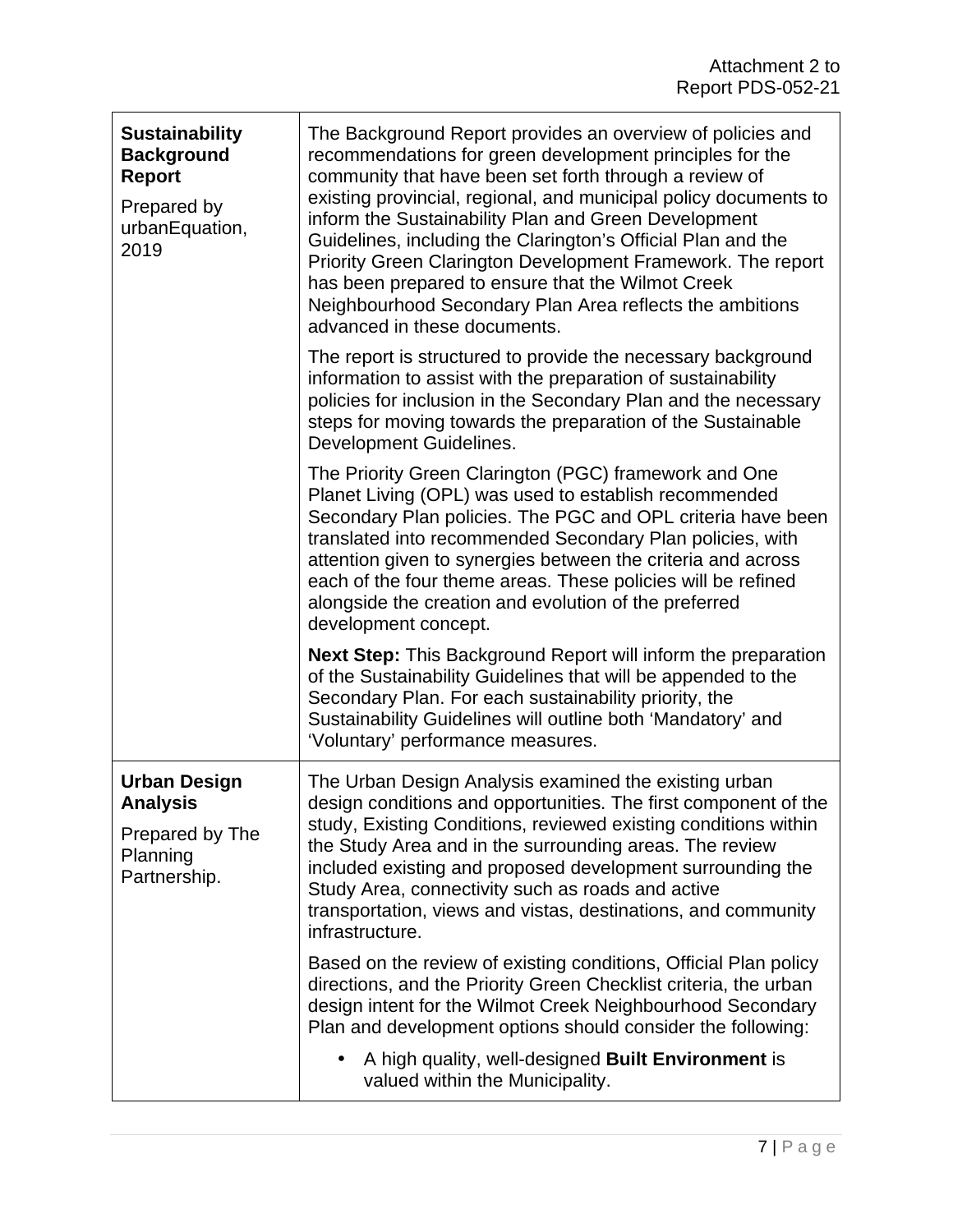|                              | The Natural Heritage System, made up of<br>$\bullet$<br>Environmental Protection Areas, hedgerows, and<br>stormwater ponds provide key organizing elements of<br>the Plan, as well as a recognizable and ever-present<br>way to orient oneself within the community.                                                                                                                                                                                        |
|------------------------------|-------------------------------------------------------------------------------------------------------------------------------------------------------------------------------------------------------------------------------------------------------------------------------------------------------------------------------------------------------------------------------------------------------------------------------------------------------------|
|                              | A High-Quality Public Realm, consisting of a hierarchy<br>$\bullet$<br>of active and passive parks, along with a variety of<br>streets, will enhance mobility, promote healthy and<br>active lifestyles and contribute to the character of the<br>community.                                                                                                                                                                                                |
|                              | An Accessible and Connected Active Transportation<br>$\bullet$<br>Network, consisting of pedestrian and cycling routes,<br>sidewalks and trails, will be important to promoting<br>healthy, active lifestyles.                                                                                                                                                                                                                                              |
|                              | Gateways and Landmarks are important parts of the<br>$\bullet$<br>fabric of the neighbourhood and can be created using a<br>combination of buildings, landscapes, open spaces, or<br>public art.                                                                                                                                                                                                                                                            |
|                              | A Permeable Street and Block Pattern, with a<br>$\bullet$<br>modified grid of streets and block lengths to create a<br>more pedestrian-scaled environment and provide<br>multiple points of access and routes of movement<br>through the community.                                                                                                                                                                                                         |
|                              | A Neighbourhood Centre will create an animated focal<br>$\bullet$<br>point that will include a combination of medium density<br>housing forms, public space, mixed-use/live-work<br>opportunities and potential community uses.                                                                                                                                                                                                                             |
|                              | Urban design must also take into consideration the challenges<br>of the Study Area, such as the Hydro and CN Rail corridors,<br>Highway 401, adjacent employment uses, access to the Study<br>Area, and Rickard Creek and associated wetland setbacks.<br>These create constraints to development and potential<br>setbacks that will need to be addressed at the plan preparation<br>stage and confirmed through the findings of the technical<br>studies. |
|                              | Building on the urban design intent and an understanding of<br>the existing conditions of the Study Area and the broader area<br>of influence, a number of opportunities have been identified for<br>consideration in the preparation of the development options for<br>the Wilmot Creek Neighbourhood.                                                                                                                                                     |
| Landscape<br><b>Analysis</b> | The Landscape Analysis examined the existing context of the<br>lands within the study area including the following:                                                                                                                                                                                                                                                                                                                                         |